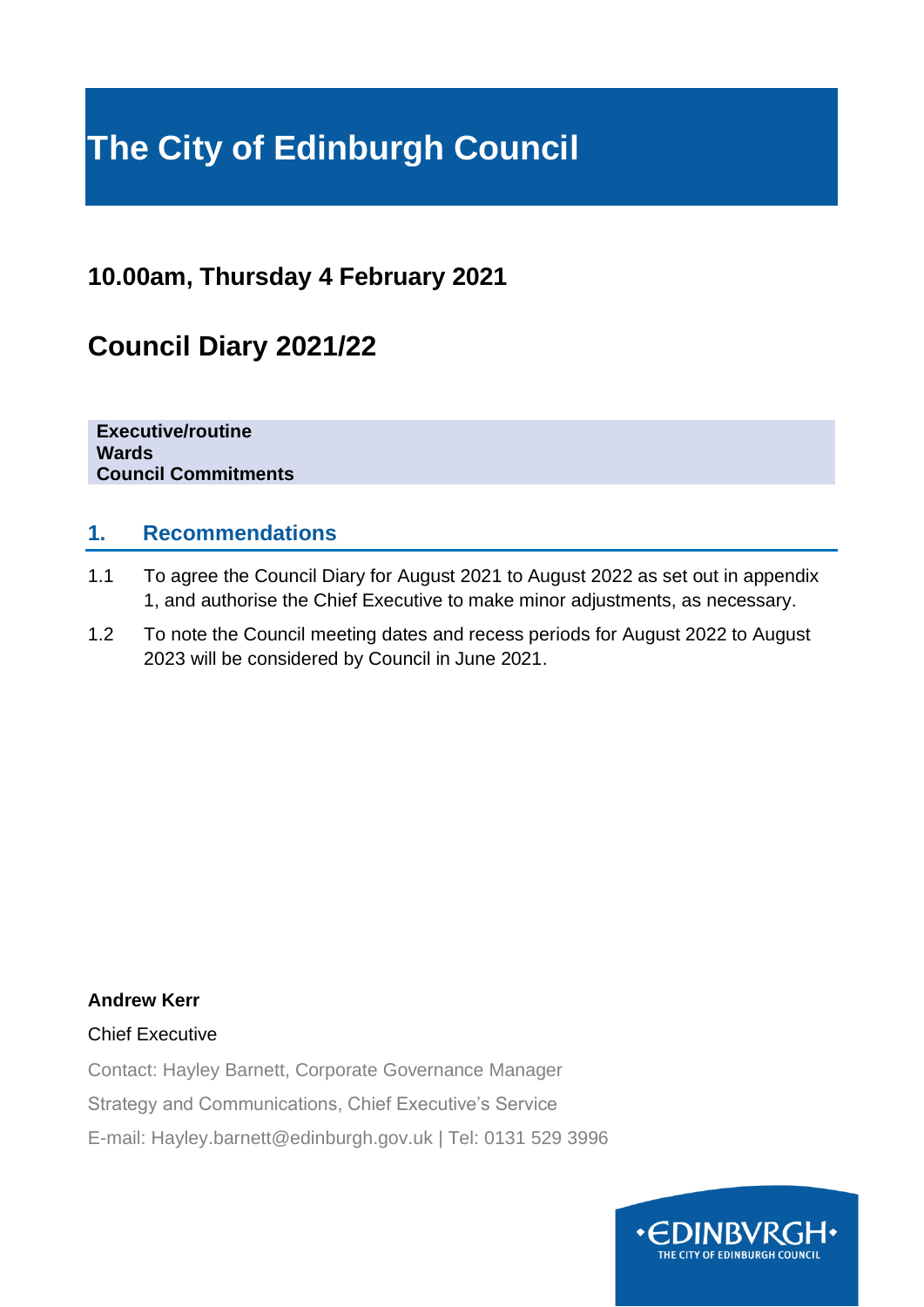# **Report**

## **Council Diary 2021/22**

#### **2. Executive Summary**

2.1 This report proposes meeting dates for all Council and Committee meetings from August 2021 to August 2022.

#### **3. Background**

3.1 Standing Order 4.2 states that committees will hold such meetings as the Council prescribes.

#### **4. Main report**

- 4.1 Under the current political management arrangements, there are six Executive Committees and a number of statutory and other committees and sub-committees. The diary at appendix 1 includes dates of meetings of each of these committees, Council meetings and recess periods
- 4.2 The proposed dates follow the normal Council cycle and also take into account the Policy and Sustainability Committee decision of May 2019 in relation to family friendly scheduling. Specifically; that Council recess periods broadly matched Council school holiday periods other than during the summer period, to schedule an additional recess week during summer school holiday periods; and to fully align Easter recess with school holidays.
- 4.3 In some cases, dates are subject to confirmation by the parent board/committee (e.g. Edinburgh and South East of Scotland City Region Deal Joint Committee; Integration Joint Board; Lothian Valuation Joint Board; Licensing Board). Where known these dates have been marked as provisional.
- 4.4 Special Meetings (and minor changes to cycle patterns) have been included where requested by directorates to meet required timescales e.g. to set the Council budget, review annual performance.
- 4.5 The Scottish Local Government Election will take place on 5 May 2022. As a result, there will be an additional Local Government Election recess, running from the Full Council meeting on 28 April 2022 to the week commencing 6 June 2022. In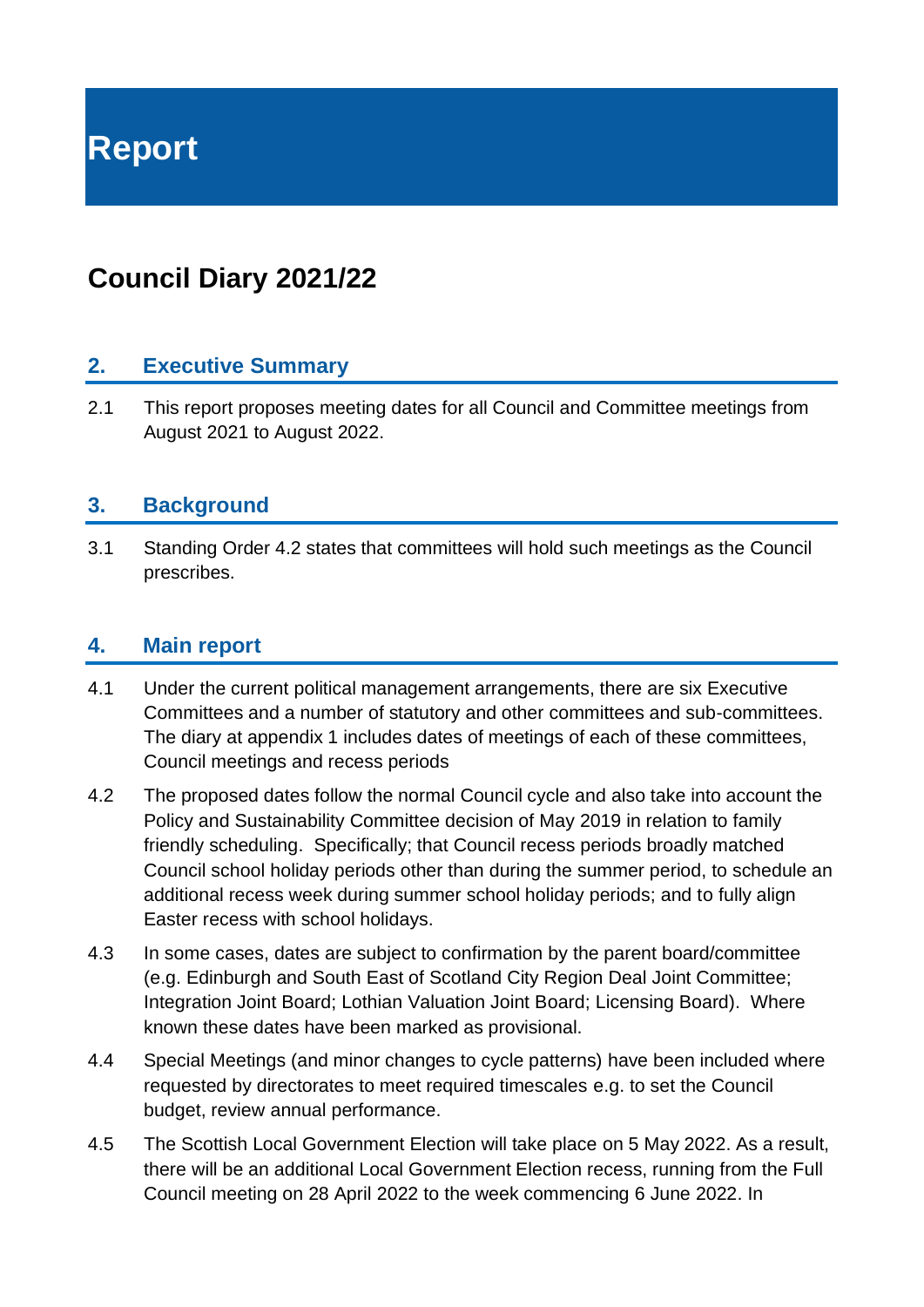accordance with Standing Order 3.4, there will be no executive committee meetings throughout this recess period. A Full Council meeting has been scheduled for 19 May 2022 to make appointments and discuss any urgent business, with an additional meeting – if required – scheduled for the following week on 26 May, as set out in Standing Orders.

4.6 It is normal practice for the Council to agree the timing of recess periods and Council meetings a year in advance. In previous years, this annual report would include proposed dates for recess periods, aligned with school term dates, and Council meetings for the following year. Due to ongoing pressures of the Covid-19 emergency, the consultation process to agree school term dates is ongoing. The Education, Children and Families Committee will consider the findings of the consultation and agree school term dates 2022/2023- 2024/2025 at its meeting on 18 May 2021. The 2022-2023 Council meeting dates and recess periods will then be brought to Council in June 2021 for approval.

### **5. Next Steps**

5.1 The meeting schedule will be implemented from August 2021.

### **6. Financial impact**

6.1 None.

### **7. Stakeholder/Community Impact**

7.1 Consultation was undertaken with conveners, group leaders and directors as appropriate.

### **8. Background reading/external references**

8.1 None.

#### **9. Appendices**

9.1 Proposed Council full diary 2021/22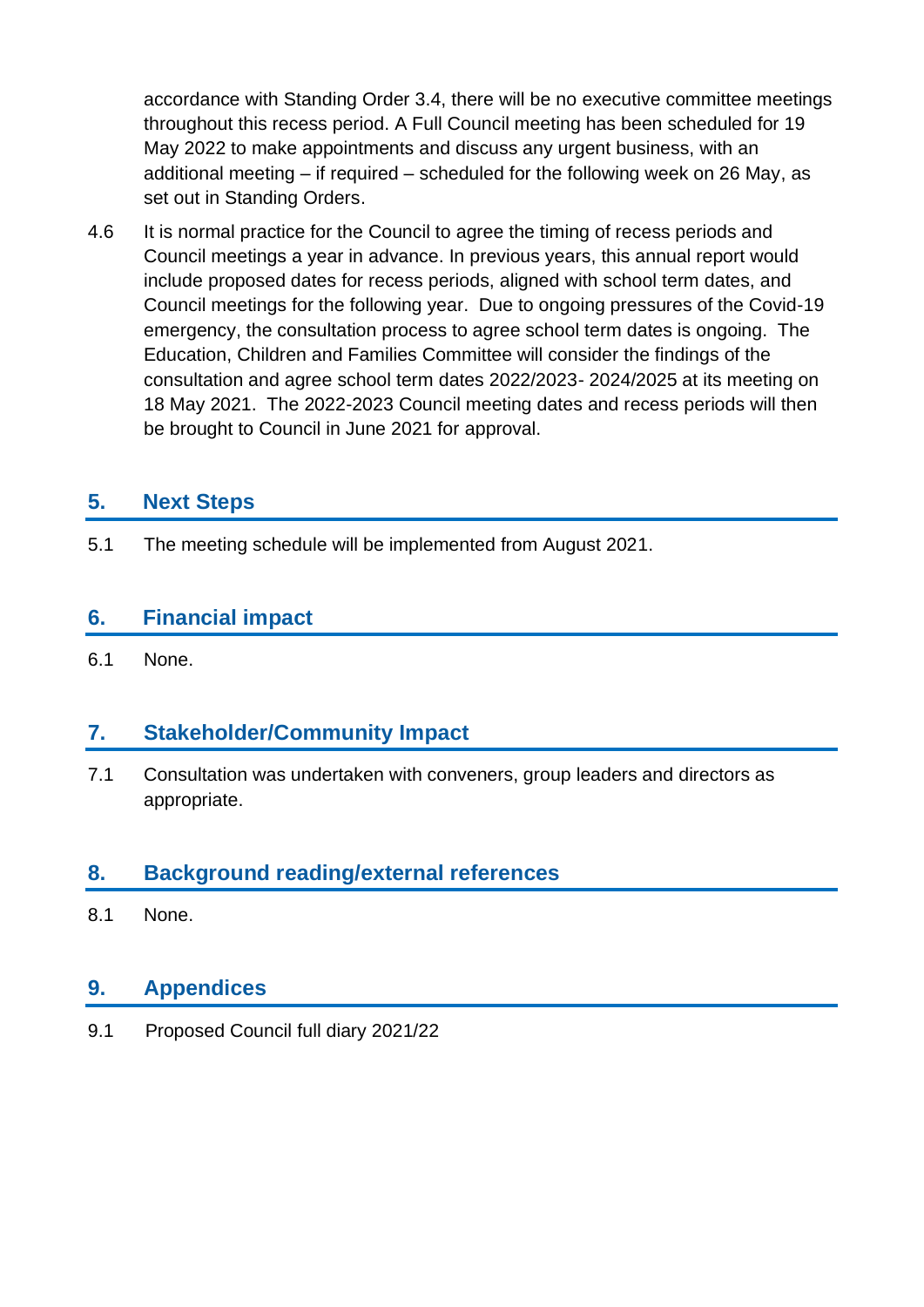|                 |     |                         |        |      | (Summer Recess until w/c 2 August 2021)                                                    |
|-----------------|-----|-------------------------|--------|------|--------------------------------------------------------------------------------------------|
|                 |     |                         |        |      | Licensing Sub-Committee - 19 July 2021 / Development Management Sub-Committee 28 July 2021 |
| Wk1             | Mon | $\overline{2}$          | August | a.m. |                                                                                            |
|                 |     |                         |        | p.m. |                                                                                            |
|                 | Tue | 3                       | August | a.m. | POLICY AND SUSTAINABILITY COMMITTEE                                                        |
|                 |     |                         |        | p.m. |                                                                                            |
|                 | Wed | $\overline{\mathbf{4}}$ | August | a.m. | The City of Edinburgh Planning Local Review Body (Panel 2)                                 |
|                 |     |                         |        | p.m. | <b>Planning Committee</b>                                                                  |
|                 | Thu | 5                       | August | a.m. |                                                                                            |
|                 |     |                         |        | p.m. |                                                                                            |
|                 | Fri | 6                       | August | a.m. |                                                                                            |
|                 |     |                         |        | p.m. |                                                                                            |
| Wk <sub>2</sub> | Mon | 9                       | August | a.m. |                                                                                            |
|                 |     |                         |        | p.m. |                                                                                            |
|                 | Tue | 10                      | August | a.m. | Governance, Risk and Best Value Committee                                                  |
|                 |     |                         |        | p.m. | Joint Consultative Group                                                                   |
|                 | Wed | 11                      | August | a.m. | Development Management Sub-Committee                                                       |
|                 |     |                         |        | p.m. |                                                                                            |
|                 | Thu | 12                      | August | a.m. | <b>FINANCE AND RESOURCES COMMITTEE</b>                                                     |
|                 |     |                         |        | p.m. |                                                                                            |
|                 | Fri | $\overline{13}$         | August | a.m. |                                                                                            |
|                 |     |                         |        | p.m. |                                                                                            |
| Wk3             | Mon | 16                      | August | a.m. |                                                                                            |
|                 |     |                         |        | p.m. |                                                                                            |
|                 | Tue | $\overline{17}$         | August | a.m. | Edinburgh Integration Joint Board                                                          |
|                 |     |                         |        | p.m. |                                                                                            |
|                 | Wed | 18                      | August | a.m. | The City of Edinburgh Planning Local Review Body (Panel 1)                                 |
|                 |     |                         |        | p.m. | Development Management Sub-Committee Site Visits                                           |
|                 | Thu | $\overline{19}$         | August | a.m. |                                                                                            |
|                 |     |                         |        | p.m. |                                                                                            |
|                 | Fri | 20                      | August | a.m. |                                                                                            |
|                 |     |                         |        | p.m. |                                                                                            |
| $Wk$ 4          | Mon | $\overline{23}$         | August | a.m. | <b>Regulatory Committee</b>                                                                |
|                 |     |                         |        | p.m. | <b>Licensing Sub-Committee</b>                                                             |
|                 | Tue | 24                      | August | a.m. | <b>Licensing Sub-Committee</b>                                                             |
|                 |     |                         |        |      | <b>EDUCATION, CHILDREN AND FAMILIES COMMITTEE</b>                                          |
|                 |     |                         |        | p.m. |                                                                                            |
|                 | Wed | 25                      | August | a.m. | Development Management Sub-Committee                                                       |
|                 |     |                         |        | p.m. |                                                                                            |
|                 | Thu | $\overline{26}$         | August | a.m. | <b>CITY OF EDINBURGH COUNCIL</b>                                                           |
|                 |     |                         |        | p.m. |                                                                                            |
|                 | Fri | 27                      | August | a.m. |                                                                                            |
|                 |     |                         |        | p.m. |                                                                                            |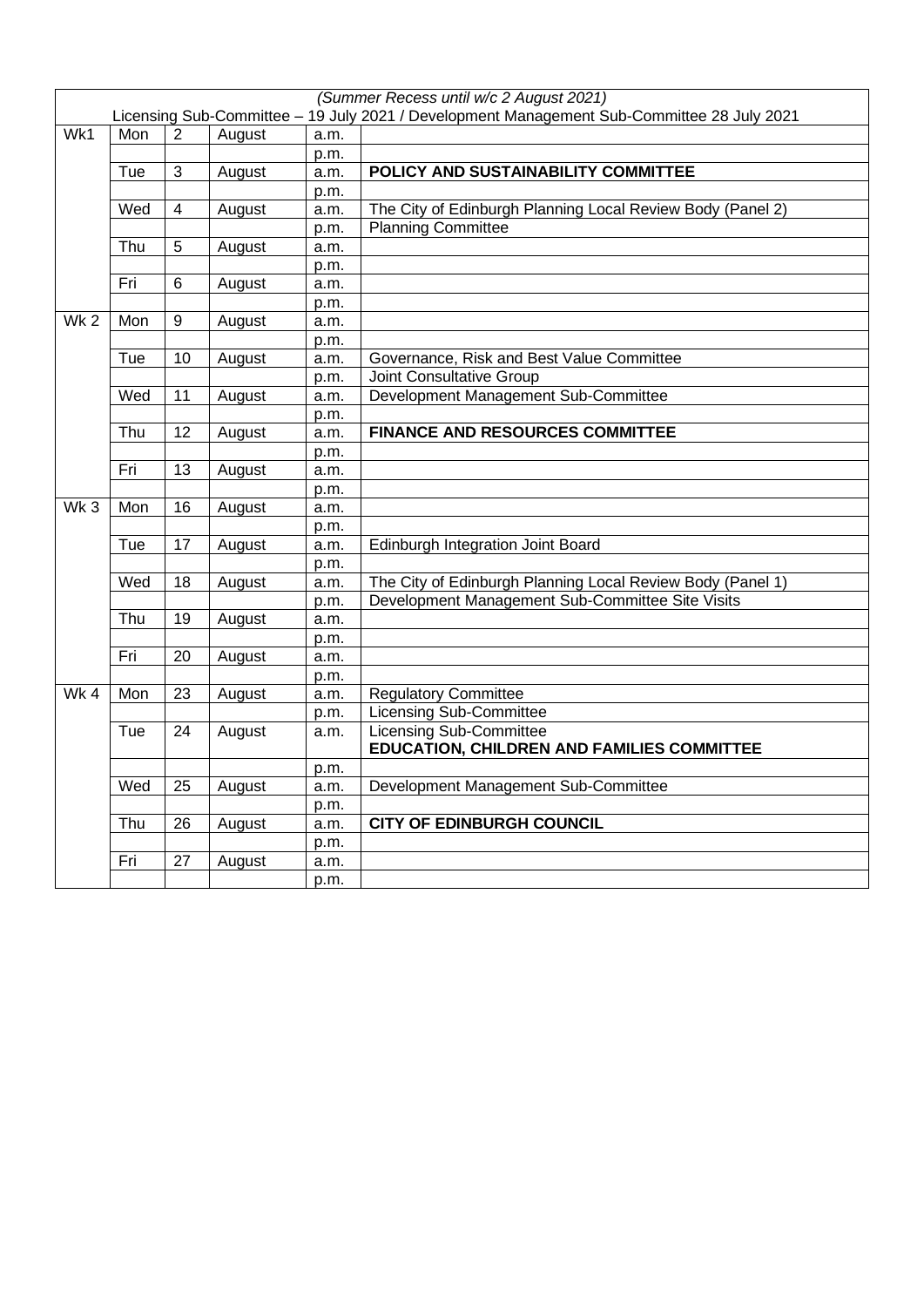| $Wk$ 5 | Mon | $\overline{30}$ | August    | a.m. | <b>Licensing Board</b>                                                     |
|--------|-----|-----------------|-----------|------|----------------------------------------------------------------------------|
|        |     |                 |           | p.m. |                                                                            |
|        | Tue | $\overline{31}$ | August    | a.m. |                                                                            |
|        |     |                 |           | p.m. |                                                                            |
|        | Wed | $\mathbf 1$     | September | a.m. | The City of Edinburgh Planning Local Review Body (Panel 2)                 |
|        |     |                 |           | p.m. | <b>Planning Committee Workshop</b>                                         |
|        | Thu | $\overline{2}$  | September | a.m. | <b>HOUSING, HOMELESSNESS AND FAIR WORK COMMITTEE</b>                       |
|        |     |                 |           | p.m. |                                                                            |
|        | Fri | 3               | September | a.m. | Edinburgh and South East of Scotland City Regional Deal Joint<br>Committee |
|        |     |                 |           | p.m. |                                                                            |
| Wk 6   | Mon | 6               | September | a.m. | Lothian Valuation Joint Board                                              |
|        |     |                 |           | p.m. |                                                                            |
|        | Tue | $\overline{7}$  | September | a.m. |                                                                            |
|        |     |                 |           | p.m. |                                                                            |
|        | Wed | 8               | September | a.m. | Development Management Sub-Committee                                       |
|        |     |                 |           | p.m. |                                                                            |
|        | Thu | 9               | September | a.m. | <b>TRANSPORT AND ENVIRONMENT COMMITTEE</b>                                 |
|        |     |                 |           | p.m. |                                                                            |
|        | Fri | 10              | September | a.m. |                                                                            |
|        |     |                 |           | p.m. |                                                                            |
| $Wk$ 7 | Mon | $\overline{13}$ | September | a.m. |                                                                            |
|        |     |                 |           | p.m. |                                                                            |
|        | Tue | 14              | September | a.m. | <b>CULTURE AND COMMUNITIES COMMITTEE</b>                                   |
|        |     |                 |           |      | Edinburgh Integration Joint Board                                          |
|        |     |                 |           | p.m. |                                                                            |
|        | Wed | 15              | September | a.m. | The City of Edinburgh Planning Local Review Body (Panel 1)                 |
|        |     |                 |           | p.m. | Development Management Sub-Committee Site Visits                           |
|        | Thu | 16              | September | a.m. |                                                                            |
|        |     |                 |           | p.m. |                                                                            |
|        | Fri | 17              | September | a.m. |                                                                            |
|        |     |                 |           | p.m. |                                                                            |
| $Wk$ 8 | Mon | $\overline{20}$ | September | a.m. |                                                                            |
|        |     |                 |           | p.m. | <b>Licensing Sub-Committee</b>                                             |
|        | Tue | $\overline{21}$ | September | a.m. | <b>Licensing Sub-Committee</b>                                             |
|        |     |                 |           |      | Governance, Risk and Best Value Committee                                  |
|        |     |                 |           | p.m. |                                                                            |
|        | Wed | 22              | September | a.m. | Development Management Sub-Committee                                       |
|        |     |                 |           | p.m. |                                                                            |
|        | Thu | 23              | September | a.m. | <b>CITY OF EDINBURGH COUNCIL</b>                                           |
|        |     |                 |           | p.m. |                                                                            |
|        | Fri | $\overline{24}$ | September | a.m. |                                                                            |
|        |     |                 |           | p.m. |                                                                            |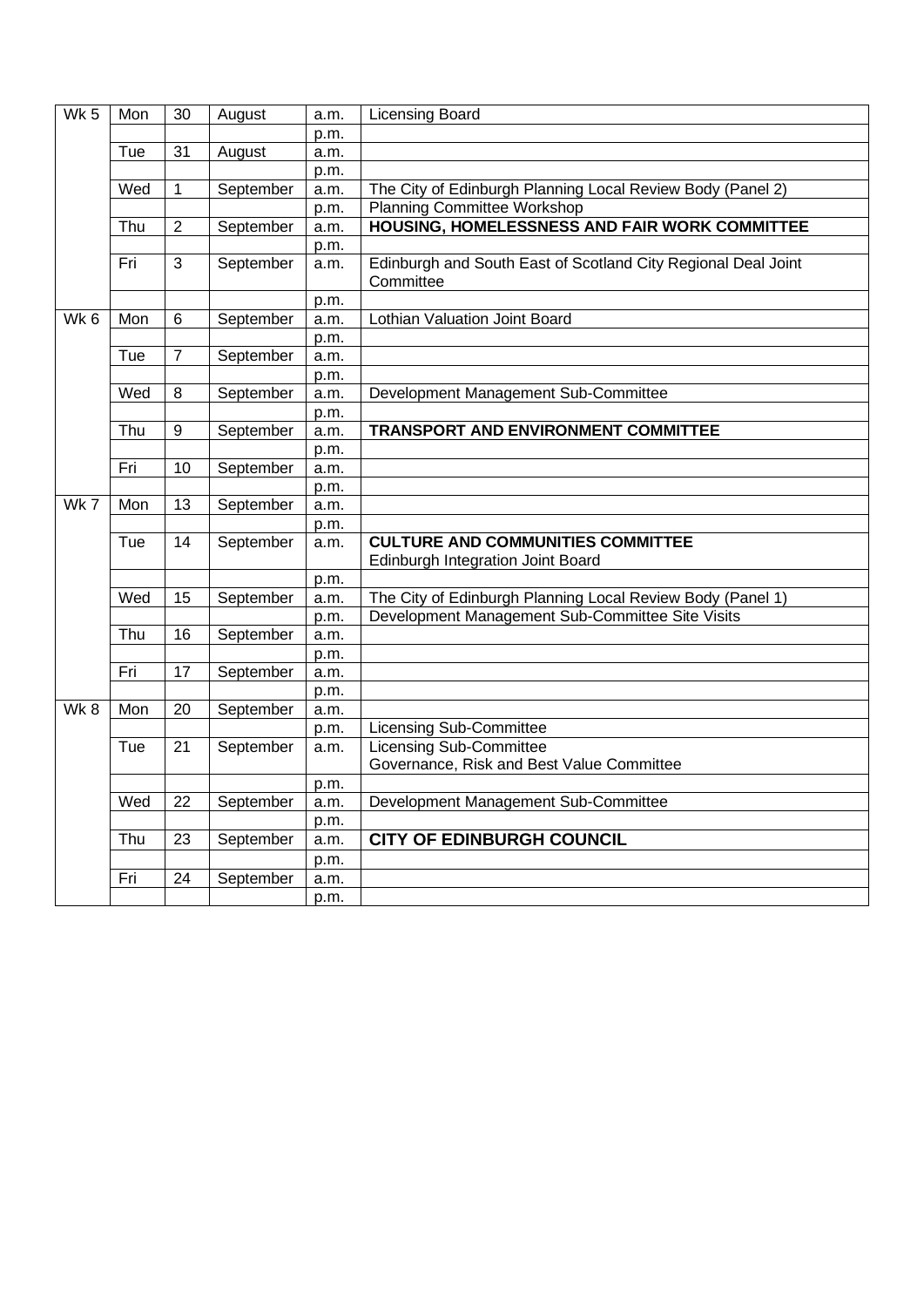| Wk              | Mon                    | $\overline{27}$ | September | a.m. | <b>Licensing Board</b>                                      |
|-----------------|------------------------|-----------------|-----------|------|-------------------------------------------------------------|
| 1               |                        |                 |           | p.m. | Pensions Audit Sub-Committee                                |
|                 | Tue                    | $\overline{28}$ | September | a.m. | POLICY AND SUSTAINABILITY COMMITTEE                         |
|                 |                        |                 |           | p.m. |                                                             |
|                 | Wed                    | 29              | September | a.m. | The City of Edinburgh Planning Local Review Body (Panel 2)  |
|                 |                        |                 |           | p.m. | <b>Planning Committee</b>                                   |
|                 |                        |                 |           |      | <b>Pensions Committee</b>                                   |
|                 | Th                     | 30              | September | a.m. |                                                             |
|                 |                        |                 |           | p.m. |                                                             |
|                 | Fri                    | 1               | October   | a.m. |                                                             |
|                 |                        |                 |           | p.m. |                                                             |
| Wk <sub>2</sub> | Mon                    | 4               | October   | a.m. |                                                             |
|                 |                        |                 |           | p.m. |                                                             |
|                 | Tue                    | 5               | October   | a.m. |                                                             |
|                 |                        |                 |           | p.m. |                                                             |
|                 | Wed                    | 6               | October   | a.m. | Development Management Sub-Committee                        |
|                 |                        |                 |           | p.m. |                                                             |
|                 | Th                     | $\overline{7}$  | October   | a.m. | <b>FINANCE AND RESOURCES COMMITTEE</b>                      |
|                 |                        |                 |           | p.m. |                                                             |
|                 | Fri                    | 8               | October   | a.m. |                                                             |
|                 |                        |                 |           | p.m. |                                                             |
| Wk <sub>3</sub> | Mon                    | 11              | October   | a.m. |                                                             |
|                 |                        |                 |           | p.m. | <b>Licensing Sub-Committee</b>                              |
|                 | Tue                    | 12              | October   | a.m. | <b>EDUCATION, CHILDREN AND FAMILIES COMMITTEE</b>           |
|                 |                        |                 |           | p.m. | Governance, Risk and Best Value Committee (Special Meeting) |
|                 | Wed                    | $\overline{13}$ | October   | a.m. | The City of Edinburgh Planning Local Review Body (Panel 1)  |
|                 |                        |                 |           | p.m. | Development Management Sub-Committee Site Visits            |
|                 | $\overline{\text{Th}}$ | 14              | October   | a.m. | <b>FINANCE AND RESOURCES COMMITTEE (SPECIAL MEETING)</b>    |
|                 |                        |                 |           | p.m. |                                                             |
|                 | Fri                    | $\overline{15}$ | October   | a.m. |                                                             |
|                 |                        |                 |           | p.m. |                                                             |
|                 |                        |                 |           |      | (October School Week Recess until w/c 25 October 2021)      |
| Wk <sub>4</sub> | Mon                    | $\overline{25}$ | October   | a.m. | <b>Licensing Board</b>                                      |
|                 |                        |                 |           | p.m. |                                                             |
|                 | Tue                    | 26              | October   | a.m. | <b>Edinburgh Integration Joint Board</b>                    |
|                 |                        |                 |           |      | <b>Licensing Sub-Committee</b>                              |
|                 |                        |                 |           | p.m. |                                                             |
|                 | Wed                    | 27              | October   | a.m. | Development Management Sub-Committee                        |
|                 |                        |                 |           | p.m. |                                                             |
|                 | <b>Th</b>              | 28              | October   | a.m. | <b>CITY OF EDINBURGH COUNCIL</b>                            |
|                 |                        |                 |           | p.m. |                                                             |
|                 | Fri                    | $\overline{29}$ | October   | a.m. |                                                             |
|                 |                        |                 |           | p.m. |                                                             |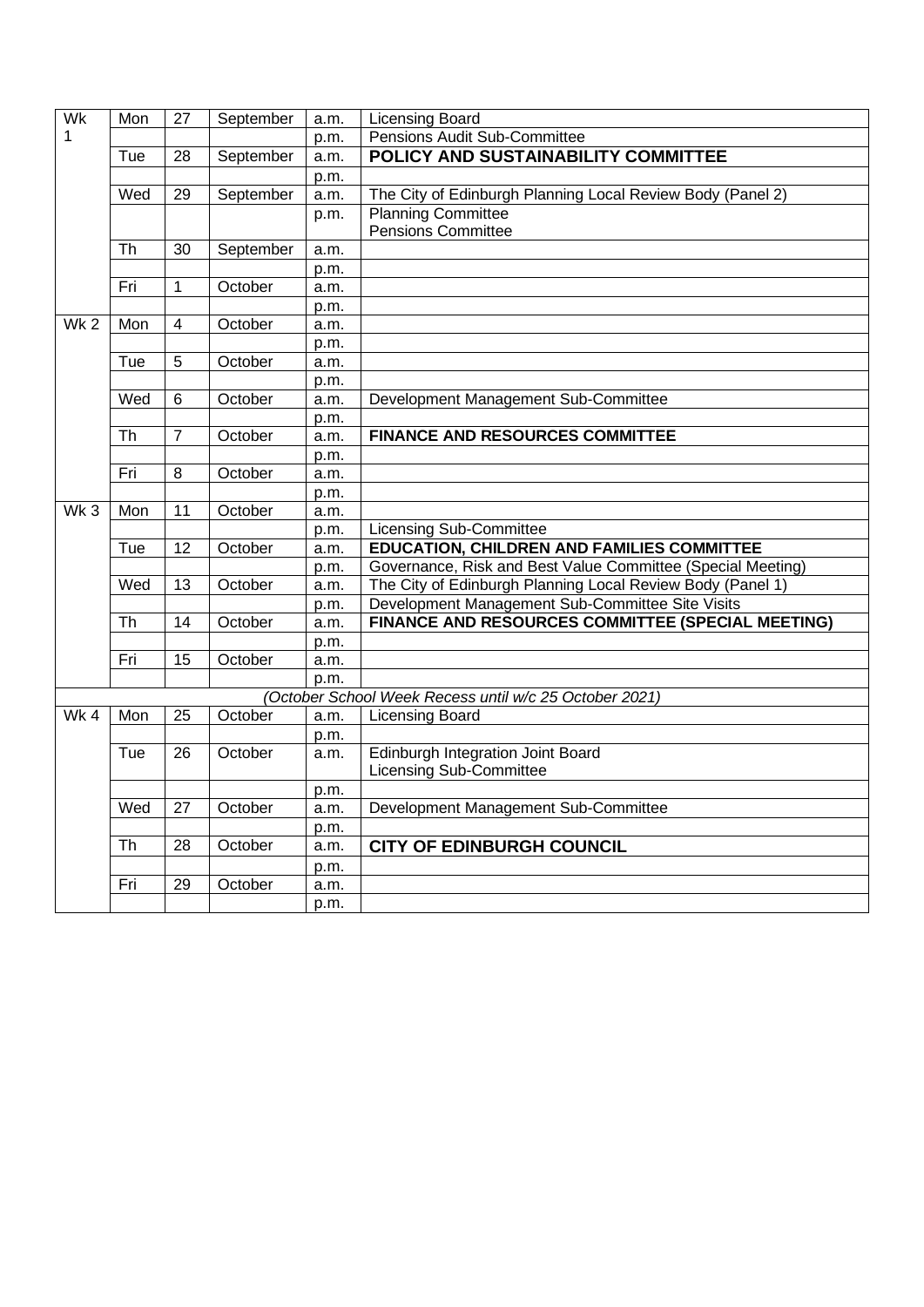| Wk <sub>5</sub> | Mon | $\overline{1}$ | November | a.m. | <b>Regulatory Committee</b>                                |
|-----------------|-----|----------------|----------|------|------------------------------------------------------------|
|                 |     |                |          | p.m. |                                                            |
|                 | Tue | $\overline{2}$ | November | a.m. |                                                            |
|                 |     |                |          | p.m. |                                                            |
|                 | Wed | 3              | November | a.m. | The City of Edinburgh Planning Local Review Body (Panel 2) |
|                 |     |                |          | p.m. | <b>Planning Committee Workshop</b>                         |
|                 | Thu | $\overline{4}$ | November | a.m. | HOUSING, HOMELESSNESS AND FAIR WORK COMMITTEE              |
|                 |     |                |          | p.m. |                                                            |
|                 | Fri | 5              | November | a.m. |                                                            |
|                 |     |                |          | p.m. |                                                            |
| Wk <sub>6</sub> | Mon | 8              | November | a.m. | Lothian Valuation Joint Board                              |
|                 |     |                |          | p.m. |                                                            |
|                 | Tue | 9              | November | a.m. | Governance, Risk and Best Value Committee                  |
|                 |     |                |          | p.m. |                                                            |
|                 | Wed | 10             | November | a.m. | Development Management Sub-Committee                       |
|                 |     |                |          | p.m. |                                                            |
|                 | Thu | 11             | November | a.m. | <b>TRANSPORT AND ENVIRONMENT COMMITTEE</b>                 |
|                 |     |                |          | p.m. |                                                            |
|                 | Fri | 12             | November | a.m. |                                                            |
|                 |     |                |          | p.m. |                                                            |
| Wk7             | Mon | 15             | November | a.m. |                                                            |
|                 |     |                |          | p.m. |                                                            |
|                 | Tue | 16             | November | a.m. | <b>CULTURE AND COMMUNITIES COMMITTEE</b>                   |
|                 |     |                |          | p.m. | <b>Joint Consultative Group</b>                            |
|                 | Wed | 17             | November | a.m. | The City of Edinburgh Planning Local Review Body (Panel 1) |
|                 |     |                |          | p.m. | Development Management Sub-Committee Site Visits           |
|                 | Thu | 18             | November | a.m. |                                                            |
|                 |     |                |          | p.m. |                                                            |
|                 | Fri | 19             | November | a.m. |                                                            |
|                 |     |                |          | p.m. |                                                            |
| Wk8             | Mon | 22             | November | a.m. |                                                            |
|                 |     |                |          | p.m. | <b>Licensing Sub-Committee</b>                             |
|                 | Tue | 23             | November | a.m. | <b>Licensing Sub-Committee</b>                             |
|                 |     |                |          | p.m. |                                                            |
|                 | Wed | 24             | November | a.m. | Development Management Sub-Committee                       |
|                 |     |                |          | p.m. |                                                            |
|                 | Thu | 25             | November | a.m. | <b>CITY OF EDINBURGH COUNCIL</b>                           |
|                 |     |                |          | p.m. |                                                            |
|                 | Fri | 26             | November | a.m. |                                                            |
|                 |     |                |          | p.m. |                                                            |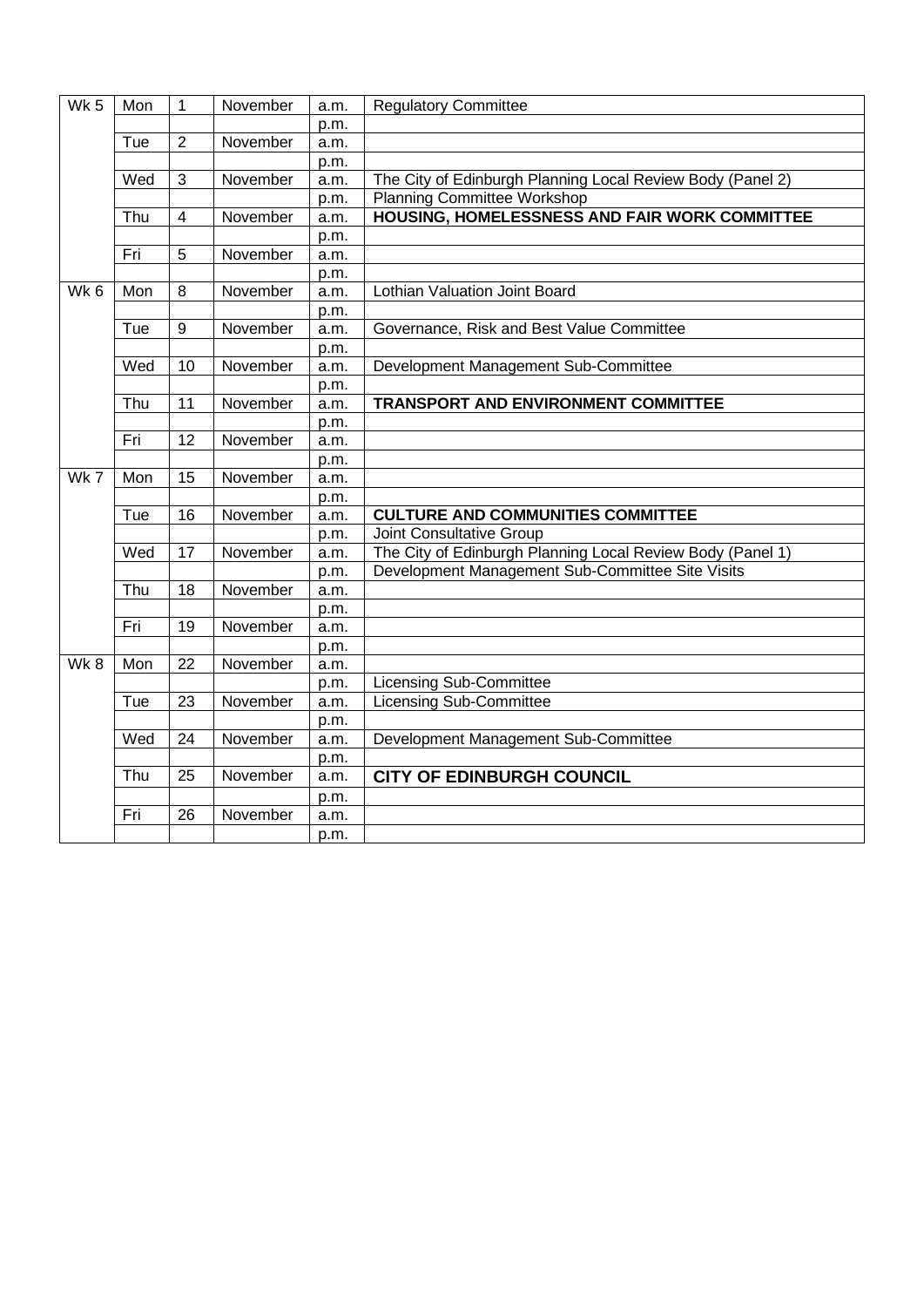| Wk1             | Mon | 29             | November | a.m. | <b>Licensing Board</b>                                                     |
|-----------------|-----|----------------|----------|------|----------------------------------------------------------------------------|
|                 |     |                |          | p.m. |                                                                            |
|                 | Tue | 30             | November | a.m. | POLICY AND SUSTAINABILITY COMMITTEE                                        |
|                 |     |                |          | p.m. |                                                                            |
|                 | Wed | 1              | December | a.m. | The City of Edinburgh Planning Local Review Body (Panel 2)                 |
|                 |     |                |          | p.m. | <b>Planning Committee</b>                                                  |
|                 | Thu | $\overline{2}$ | December | a.m. |                                                                            |
|                 |     |                |          | p.m. |                                                                            |
|                 | Fri | 3              | December | a.m. | Edinburgh and South East of Scotland City Regional Deal Joint<br>Committee |
|                 |     |                |          | p.m. |                                                                            |
| Wk <sub>2</sub> | Mon | 6              | December | a.m. |                                                                            |
|                 |     |                |          | p.m. |                                                                            |
|                 | Tue | $\overline{7}$ | December | a.m. | Edinburgh Integration Joint Board                                          |
|                 |     |                |          | p.m. | Pensions Audit Sub-Committee                                               |
|                 | Wed | 8              | December | a.m. | Development Management Sub-Committee                                       |
|                 |     |                |          | p.m. | <b>Pensions Committee</b>                                                  |
|                 | Thu | 9              | December | a.m. | <b>FINANCE AND RESOURCES COMMITTEE</b>                                     |
|                 |     |                |          | p.m. |                                                                            |
|                 | Fri | 10             | December | a.m. |                                                                            |
|                 |     |                |          | p.m. |                                                                            |
| Wk3             | Mon | 13             | December | a.m. |                                                                            |
|                 |     |                |          | p.m. |                                                                            |
|                 | Tue | 14             | December | a.m. | <b>EDUCATION, CHILDREN AND FAMILIES COMMITTEE</b>                          |
|                 |     |                |          | p.m. |                                                                            |
|                 | Wed | 15             | December | a.m. | The City of Edinburgh Planning Local Review Body (Panel 1)                 |
|                 |     |                |          | p.m. | Development Management Sub-Committee Site Visits                           |
|                 | Thu | 16             | December | a.m. | <b>CITY OF EDINBURGH COUNCIL</b>                                           |
|                 |     |                |          | p.m. |                                                                            |
|                 | Fri | 17             | December | a.m. |                                                                            |
|                 |     |                |          | p.m. |                                                                            |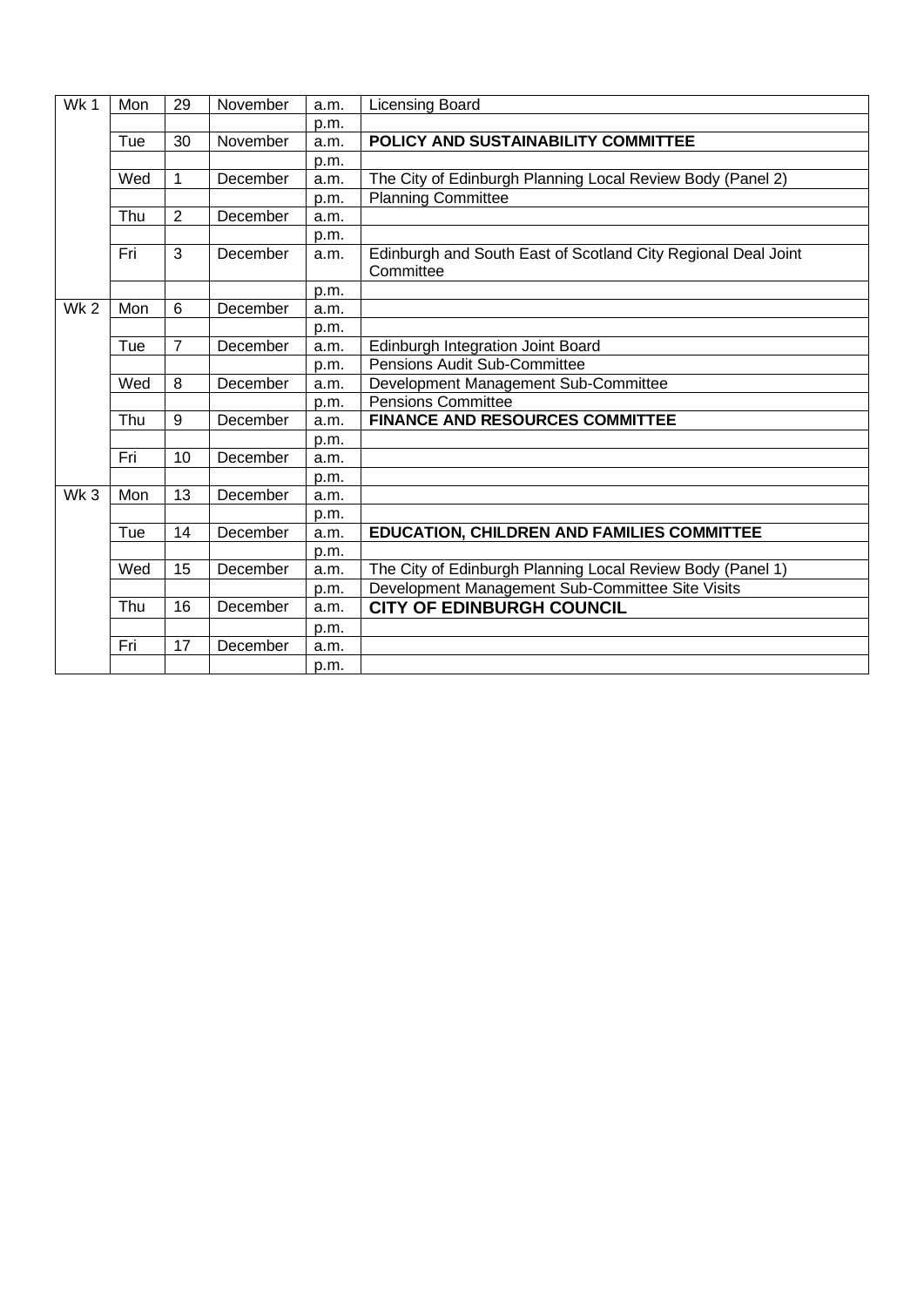|                 | (Christmas and New Year Recess until w/c 10 January 2022) |    |         |      |                                                            |  |  |  |  |
|-----------------|-----------------------------------------------------------|----|---------|------|------------------------------------------------------------|--|--|--|--|
| Wk4             | Mon                                                       | 10 | January | a.m. | <b>Regulatory Committee</b>                                |  |  |  |  |
|                 |                                                           |    |         | p.m. | <b>Licensing Sub-Committee</b>                             |  |  |  |  |
|                 | Tue                                                       | 11 | January | a.m. | Licensing Sub-Committee                                    |  |  |  |  |
|                 |                                                           |    |         | p.m. |                                                            |  |  |  |  |
|                 | Wed                                                       | 12 | January | a.m. | Development Management Sub-Committee                       |  |  |  |  |
|                 |                                                           |    |         | p.m. |                                                            |  |  |  |  |
|                 | Thu                                                       | 13 | January | a.m. |                                                            |  |  |  |  |
|                 |                                                           |    |         | p.m. |                                                            |  |  |  |  |
|                 | Fri                                                       | 14 | January | a.m. |                                                            |  |  |  |  |
|                 |                                                           |    |         | p.m. |                                                            |  |  |  |  |
| Wk <sub>5</sub> | Mon                                                       | 17 | January | a.m. |                                                            |  |  |  |  |
|                 |                                                           |    |         | p.m. |                                                            |  |  |  |  |
|                 | Tue                                                       | 18 | January | a.m. | Governance, Risk and Best Value Committee                  |  |  |  |  |
|                 |                                                           |    |         | p.m. |                                                            |  |  |  |  |
|                 | Wed                                                       | 19 | January | a.m. | The City of Edinburgh Planning Local Review Body (Panel 2) |  |  |  |  |
|                 |                                                           |    |         | p.m. | Development Management Sub-Committee Site Visits           |  |  |  |  |
|                 | Thu                                                       | 20 | January | a.m. | HOUSING, HOMELESSNESS AND FAIR WORK COMMITTEE              |  |  |  |  |
|                 |                                                           |    |         | p.m. |                                                            |  |  |  |  |
|                 | Fri                                                       | 21 | January | a.m. |                                                            |  |  |  |  |
|                 |                                                           |    |         | p.m. |                                                            |  |  |  |  |
| Wk <sub>6</sub> | Mon                                                       | 24 | January | a.m. |                                                            |  |  |  |  |
|                 |                                                           |    |         | p.m. |                                                            |  |  |  |  |
|                 | Tue                                                       | 25 | January | a.m. |                                                            |  |  |  |  |
|                 |                                                           |    |         | p.m. | <b>Joint Consultative Group</b>                            |  |  |  |  |
|                 | Wed                                                       | 26 | January | a.m. | Development Management Sub-Committee                       |  |  |  |  |
|                 |                                                           |    |         | p.m. |                                                            |  |  |  |  |
|                 | Thu                                                       | 27 | January | a.m. | <b>TRANSPORT AND ENVIRONMENT COMMITTEE</b>                 |  |  |  |  |
|                 |                                                           |    |         | p.m. |                                                            |  |  |  |  |
|                 | Fri                                                       | 28 | January | a.m. |                                                            |  |  |  |  |
|                 |                                                           |    |         | p.m. |                                                            |  |  |  |  |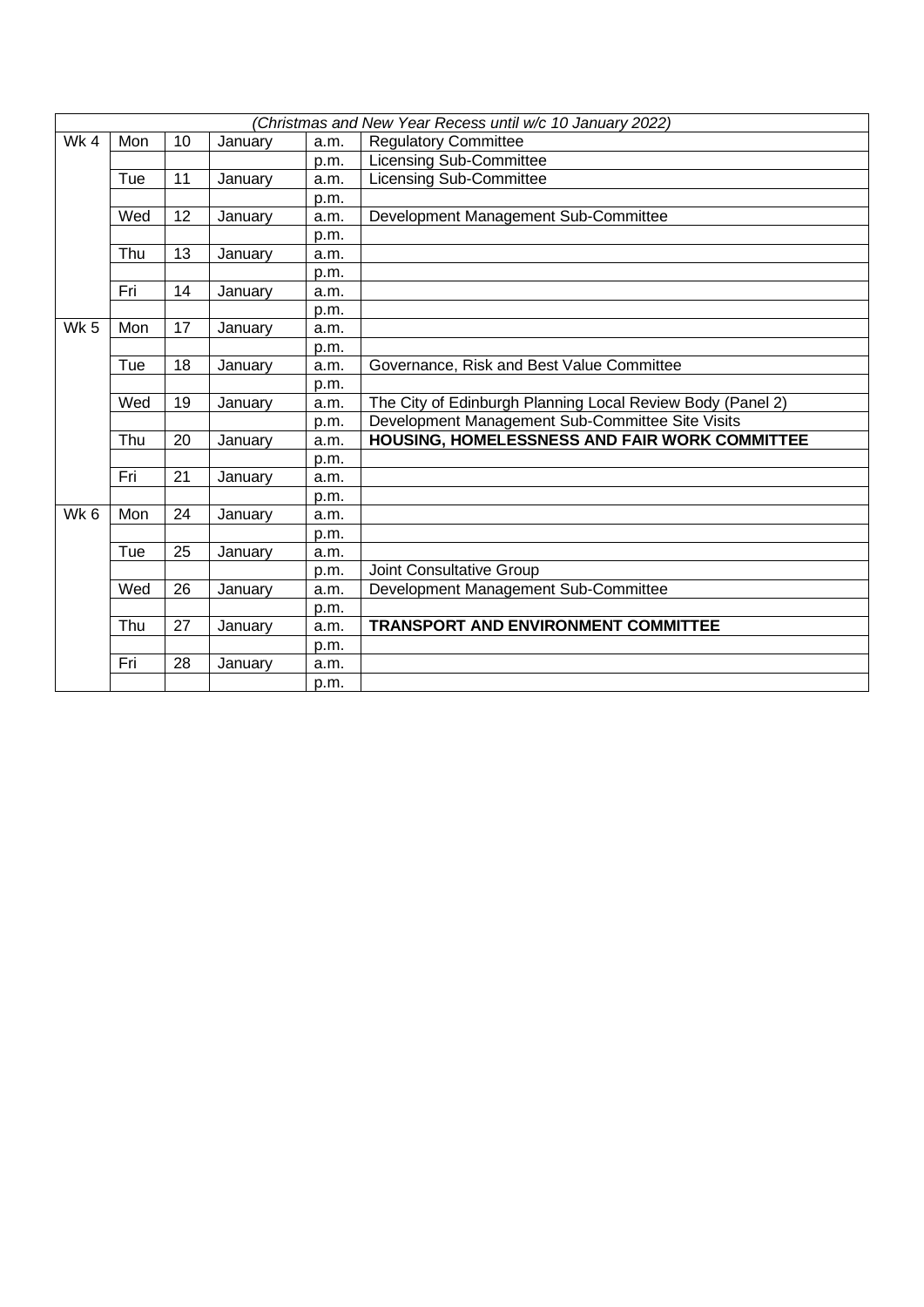| Wk<br>$\overline{7}$ | Mon | 31              | January  | a.m. | Lothian Valuation Joint Board<br><b>Licensing Board</b>                    |
|----------------------|-----|-----------------|----------|------|----------------------------------------------------------------------------|
|                      |     |                 |          | p.m. |                                                                            |
|                      | Tue | $\mathbf 1$     | February | a.m. | <b>CULTURE AND COMMUNITIES COMMITTEE</b>                                   |
|                      |     |                 |          | p.m. |                                                                            |
|                      | Wed | $\overline{2}$  | February | a.m. | The City of Edinburgh Planning Local Review Body (Panel 1)                 |
|                      |     |                 |          | p.m. | Planning Committee Workshop                                                |
|                      | Thu | 3               | February | a.m. | FINANCE AND RESOURCES COMMITTEE (SPECIAL MEETING)                          |
|                      |     |                 |          | p.m. |                                                                            |
|                      | Fri | $\overline{4}$  | February | a.m. |                                                                            |
|                      |     |                 |          | p.m. |                                                                            |
| Wk8                  | Mon | $\overline{7}$  | February | a.m. |                                                                            |
|                      |     |                 |          | p.m. | <b>Licensing Sub-Committee</b>                                             |
|                      | Tue | 8               | February | a.m. | Licensing Sub-Committee                                                    |
|                      |     |                 |          | p.m. |                                                                            |
|                      | Wed | 9               | February | a.m. | Development Management Sub-Committee                                       |
|                      |     |                 |          | p.m. |                                                                            |
|                      | Thu | 10              | February | a.m. | <b>CITY OF EDINBURGH COUNCIL</b>                                           |
|                      |     |                 |          | p.m. |                                                                            |
|                      | Fri | 11              | February | a.m. |                                                                            |
|                      |     |                 |          | p.m. |                                                                            |
|                      |     |                 |          |      | (February Recess until w/c 21 February 2022)                               |
| Wk <sub>1</sub>      | Mon | 21              | February | a.m. |                                                                            |
|                      |     |                 |          | p.m. |                                                                            |
|                      | Tue | $\overline{22}$ | February | a.m. | POLICY AND SUSTAINABILITY COMMITTEE                                        |
|                      |     |                 |          | p.m. |                                                                            |
|                      | Wed | $\overline{23}$ | February | a.m. | The City of Edinburgh Planning Local Review Body (Panel 2)                 |
|                      |     |                 |          | p.m. | <b>Planning Committee</b>                                                  |
|                      | Thu | $\overline{24}$ | February | a.m. | <b>CITY OF EDINBURGH COUNCIL (BUDGET)</b>                                  |
|                      |     |                 |          | p.m. |                                                                            |
|                      | Fri | 25              | February | a.m. |                                                                            |
| Wk <sub>2</sub>      | Mon | $\overline{28}$ |          | p.m. |                                                                            |
|                      |     |                 | February | a.m. | Licensing Board                                                            |
|                      |     | $\mathbf 1$     | March    | p.m. |                                                                            |
|                      | Tue |                 |          | a.m. | <b>EDUCATION, CHILDREN AND FAMILIES COMMITTEE</b>                          |
|                      |     |                 |          | p.m. |                                                                            |
|                      | Wed | $\overline{2}$  | March    | a.m. | Development Management Sub-Committee                                       |
|                      |     |                 |          | p.m. |                                                                            |
|                      | Thu | 3               | March    | a.m. | <b>FINANCE AND RESOURCES COMMITTEE</b>                                     |
|                      |     |                 |          | p.m. |                                                                            |
|                      | Fri | 4               | March    | a.m. | Edinburgh and South East of Scotland City Regional Deal Joint<br>Committee |
|                      |     |                 |          | p.m. |                                                                            |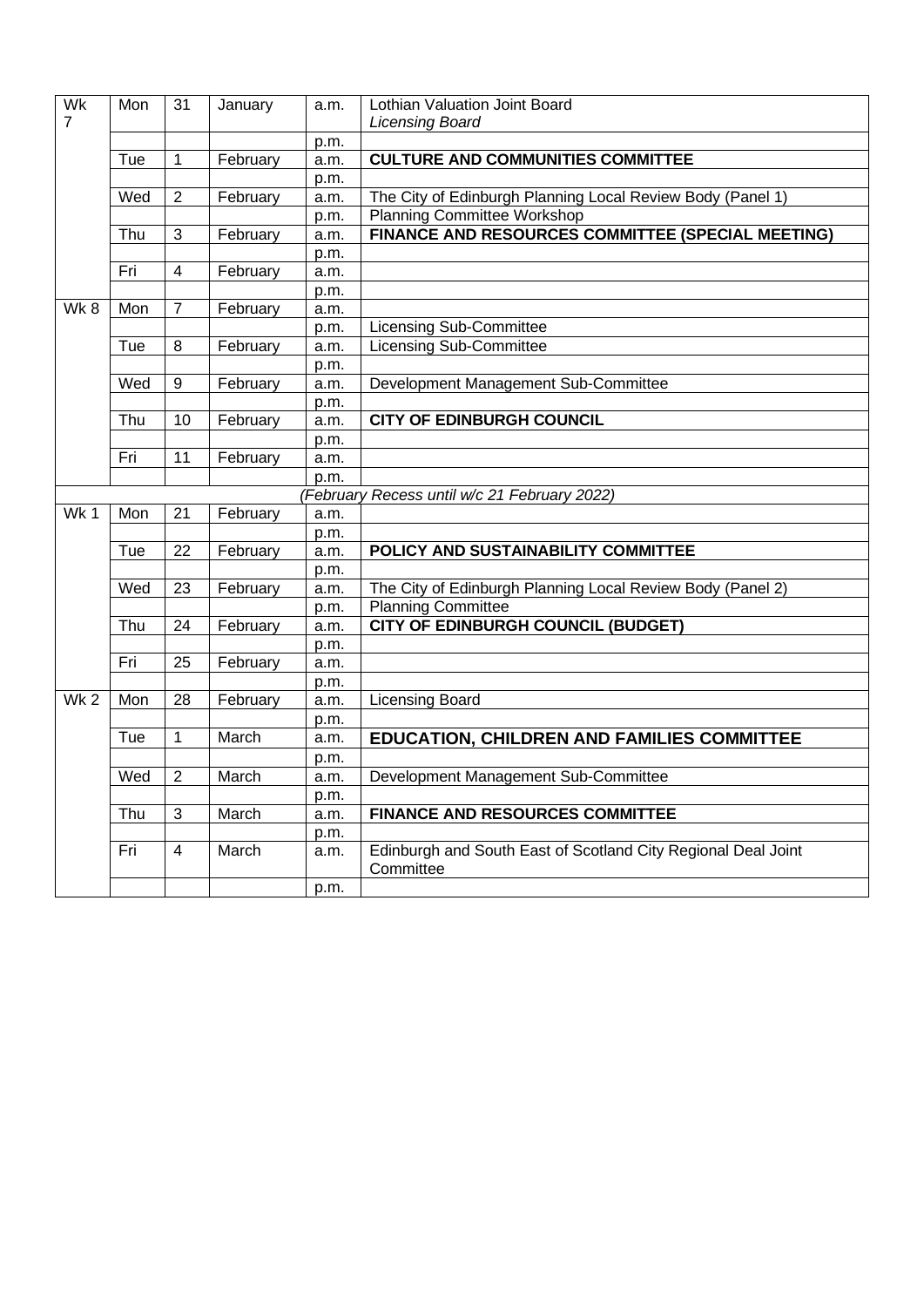| Wk3             | Mon | $\overline{7}$ | March | a.m. |                                                            |
|-----------------|-----|----------------|-------|------|------------------------------------------------------------|
|                 |     |                |       | p.m. |                                                            |
|                 | Tue | $\overline{8}$ | March | a.m. | Governance, Risk and Best Value Committee                  |
|                 |     |                |       | p.m. | Joint Consultative Group                                   |
|                 | Wed | 9              | March | a.m. | The City of Edinburgh Planning Local Review Body (Panel 1) |
|                 |     |                |       | p.m. | <b>Planning Committee Workshop</b>                         |
|                 | Thu | 10             | March | a.m. |                                                            |
|                 |     |                |       | p.m. |                                                            |
|                 | Fri | 11             | March | a.m. |                                                            |
|                 |     |                |       | p.m. |                                                            |
| $Wk$ 4          | Mon | 14             | March | a.m. | <b>Regulatory Committee</b>                                |
|                 |     |                |       | p.m. | <b>Licensing Sub-Committee</b>                             |
|                 | Tue | 15             | March | a.m. | <b>Licensing Sub-Committee</b>                             |
|                 |     |                |       | p.m. |                                                            |
|                 | Wed | 16             | March | a.m. | Development Management Sub-Committee                       |
|                 |     |                |       | p.m. |                                                            |
|                 | Thu | 17             | March | a.m. | <b>CITY OF EDINBURGH COUNCIL</b>                           |
|                 |     |                |       | p.m. |                                                            |
|                 | Fri | 18             | March | a.m. |                                                            |
|                 |     |                |       | p.m. |                                                            |
| Wk <sub>5</sub> | Mon | 21             | March | a.m. |                                                            |
|                 |     |                |       | p.m. |                                                            |
|                 | Tue | 22             | March | a.m. |                                                            |
|                 |     |                |       | p.m. | <b>Pensions Committee</b>                                  |
|                 | Wed | 23             | March | a.m. | The City of Edinburgh Planning Local Review Body (Panel 2) |
|                 |     |                |       | p.m. | Development Management Sub-Committee Site Visits           |
|                 | Thu | 24             | March | a.m. | HOUSING, HOMELESSNESS AND FAIR WORK COMMITTEE              |
|                 |     |                |       | p.m. |                                                            |
|                 | Fri | 25             | March | a.m. |                                                            |
|                 |     |                |       | p.m. |                                                            |
| Wk <sub>6</sub> | Mon | 28             | March | a.m. | <b>Licensing Board</b>                                     |
|                 |     |                |       | p.m. |                                                            |
|                 | Tue | 29             | March | a.m. | POLICY AND SUSTAINABILITY COMMITTEE                        |
|                 |     |                |       | p.m. |                                                            |
|                 | Wed | 30             | March | a.m. | Development Management Sub-Committee                       |
|                 |     |                |       | p.m. |                                                            |
|                 | Thu | 31             | March | a.m. | <b>TRANSPORT AND ENVIRONMENT COMMITTEE</b>                 |
|                 |     |                |       | p.m. |                                                            |
|                 | Fri | $\mathbf 1$    | April | a.m. |                                                            |
|                 |     |                |       | p.m. |                                                            |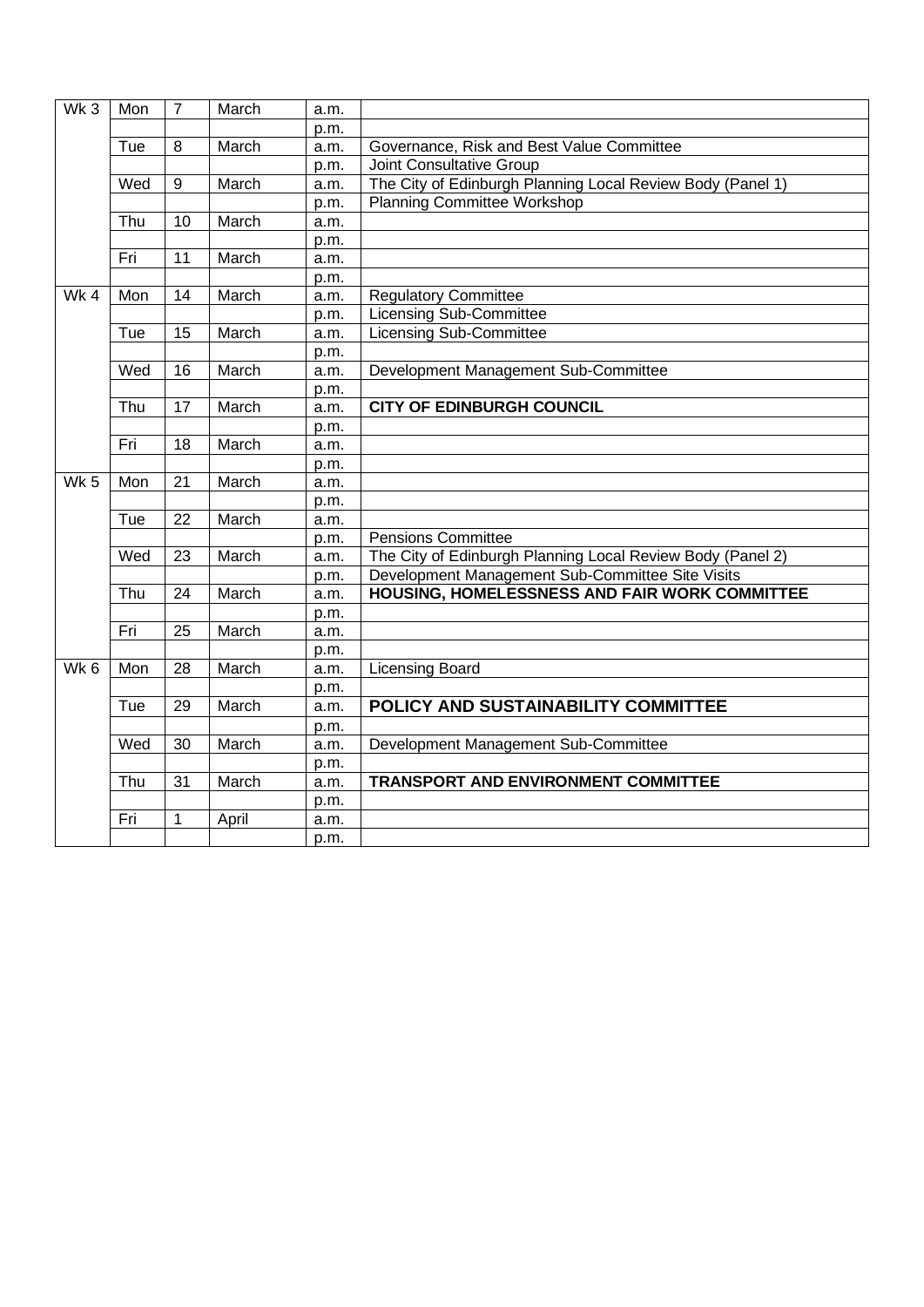|                 | (Easter Recess until w/c 25 April 2022) |                |       |              |                                                                   |  |  |  |
|-----------------|-----------------------------------------|----------------|-------|--------------|-------------------------------------------------------------------|--|--|--|
| Wk 7            | Mon                                     | 25             | April | a.m.         | <b>Licensing Board</b>                                            |  |  |  |
|                 |                                         |                |       |              | Lothian Valuation Joint Board                                     |  |  |  |
|                 |                                         |                |       | p.m.         |                                                                   |  |  |  |
|                 | Tue                                     | 26             | April | a.m.         | <b>CULTURE AND COMMUNITIES COMMITTEE</b>                          |  |  |  |
|                 |                                         |                |       | p.m.         |                                                                   |  |  |  |
|                 | Wed                                     | 27             | April | a.m.         | The City of Edinburgh Planning Local Review Body (Panel 1)        |  |  |  |
|                 |                                         |                |       | p.m.         | Development Management Sub-Committee Site Visits                  |  |  |  |
|                 | Thu                                     | 28             | April | a.m.         | <b>CITY OF EDINBURGH COUNCIL</b>                                  |  |  |  |
|                 |                                         |                |       | p.m.         |                                                                   |  |  |  |
|                 |                                         |                |       |              | (Scottish Local Government Election Recess until w/c 6 June 2022) |  |  |  |
|                 | Thu                                     | 19             | May   |              | <b>CITY OF EDINBURGH COUNCIL</b>                                  |  |  |  |
|                 | Thu                                     | 26             | May   |              | CITY OF EDINBURGH COUNCIL (IF REQUIRED)                           |  |  |  |
| Wk1             | Mon                                     | 6              | June  | a.m.         |                                                                   |  |  |  |
|                 |                                         |                |       | p.m.         |                                                                   |  |  |  |
|                 | Tue                                     | $\overline{7}$ | June  | a.m.         | POLICY AND SUSTAINABILITY COMMITTEE                               |  |  |  |
|                 |                                         |                |       | p.m.         |                                                                   |  |  |  |
|                 | Wed                                     | 8              | June  | a.m.         | The City of Edinburgh Planning Local Review Body (Panel 2)        |  |  |  |
|                 |                                         |                |       | p.m.         | <b>Planning Committee</b>                                         |  |  |  |
|                 | Thu                                     | 9              | June  | a.m.         |                                                                   |  |  |  |
|                 |                                         |                |       | p.m.         |                                                                   |  |  |  |
|                 | Fri                                     | 10             | June  | a.m.         | Edinburgh and South East of Scotland City Regional Deal Joint     |  |  |  |
|                 |                                         |                |       |              | Committee                                                         |  |  |  |
|                 |                                         |                |       | p.m.         |                                                                   |  |  |  |
| Wk <sub>2</sub> | Mon                                     | 13             | June  | a.m.         | Lothian Valuation Joint Board                                     |  |  |  |
|                 |                                         |                |       | p.m.         |                                                                   |  |  |  |
|                 | Tue                                     | 14             | June  | a.m.         | Governance, Risk and Best Value Committee                         |  |  |  |
|                 |                                         |                |       | p.m.         | Joint Consultative Group                                          |  |  |  |
|                 | Wed                                     | 15             | June  | a.m.         | Development Management Sub-Committee                              |  |  |  |
|                 |                                         |                |       | p.m.         |                                                                   |  |  |  |
|                 | Thu                                     | 16             | June  | a.m.         | <b>FINANCE AND RESOURCES COMMITTEE</b>                            |  |  |  |
|                 |                                         |                |       | p.m.         |                                                                   |  |  |  |
|                 | Fri                                     | 17             | June  | a.m.         |                                                                   |  |  |  |
|                 |                                         |                |       | p.m.         |                                                                   |  |  |  |
| Wk3             | Mon                                     | 20             | June  | a.m.         |                                                                   |  |  |  |
|                 |                                         |                |       | p.m.         | <b>Licensing Sub-Committee</b>                                    |  |  |  |
|                 | Tue                                     | 21             | June  | a.m.         | EDUCATION, CHILDREN AND FAMILIES COMMITTEE                        |  |  |  |
|                 |                                         |                |       | p.m.         |                                                                   |  |  |  |
|                 | Wed                                     | 22             | June  | a.m.         | The City of Edinburgh Planning Local Review Body (Panel 1)        |  |  |  |
|                 |                                         |                |       | p.m.         | Development Management Sub-Committee Site Visits                  |  |  |  |
|                 | Thu                                     | 23             | June  | a.m.         |                                                                   |  |  |  |
|                 |                                         |                |       | p.m.         |                                                                   |  |  |  |
|                 | Fri                                     | 24             | June  | a.m.         |                                                                   |  |  |  |
|                 |                                         |                |       | p.m.         |                                                                   |  |  |  |
| Wk4             | Mon                                     | 27             | June  | a.m.         | <b>Regulatory Committee</b>                                       |  |  |  |
|                 |                                         |                |       |              | <b>Licensing Board</b>                                            |  |  |  |
|                 |                                         |                |       | p.m.         |                                                                   |  |  |  |
|                 | <b>Tues</b>                             | 28             | June  | a.m.         | <b>Licensing Sub-Committee</b>                                    |  |  |  |
|                 |                                         |                |       | p.m.         | Pensions Audit Sub-Committee                                      |  |  |  |
|                 | Wed                                     | 29             | June  | a.m.         | Development Management Sub-Committee                              |  |  |  |
|                 |                                         |                |       |              | <b>Pensions Committee</b>                                         |  |  |  |
|                 | Thu                                     | 30             | June  | p.m.<br>a.m. | <b>CITY OF EDINBURGH COUNCIL</b>                                  |  |  |  |
|                 |                                         |                |       |              |                                                                   |  |  |  |
|                 | Fri                                     | 1              | July  | p.m.<br>a.m. |                                                                   |  |  |  |
|                 |                                         |                |       |              |                                                                   |  |  |  |
|                 |                                         |                |       | p.m.         |                                                                   |  |  |  |
|                 | (Summer Recess until w/c 1 August 2022) |                |       |              |                                                                   |  |  |  |